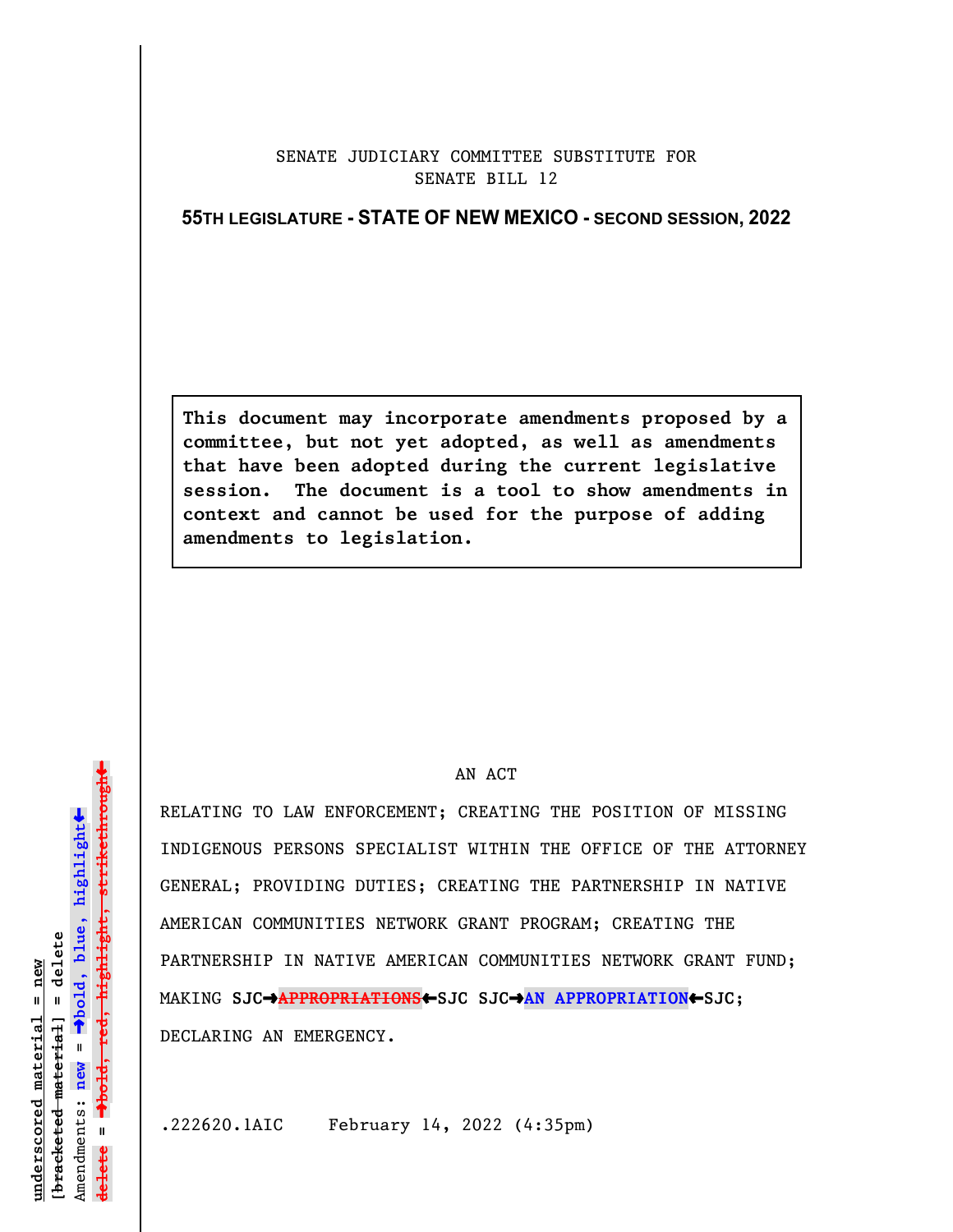BE IT ENACTED BY THE LEGISLATURE OF THE STATE OF NEW MEXICO:

**SECTION 1.** A new section of Chapter 8, Article 5 NMSA 1978 is enacted to read:

"[NEW MATERIAL] ATTORNEY GENERAL--AUTHORITY TO INVESTIGATE AND PROSECUTE MISSING INDIGENOUS PERSONS CASES.--The attorney general shall assist **SJC**º**, with the consent of an Indian** nation, tribe or pueblo, SJC with the investigation and prosecution of all missing persons cases in which one or more indigenous persons are reasonably believed to be victims pursuant to the Missing Persons Information and Reporting Act."

**SECTION 2.** A new section of Chapter 8, Article 5 NMSA 1978 is enacted to read:

"[NEW MATERIAL] MISSING INDIGENOUS PERSONS SPECIALISTS-- DUTIES.--

A. The position of "missing indigenous persons specialist" is created within the office of the attorney general.

B. The attorney general shall employ one or more missing indigenous persons specialists, who shall work in collaboration with local, state, federal and tribal law enforcement agencies on missing indigenous persons cases pursuant to the Missing Persons Information and Reporting Act.

C. The missing indigenous persons specialists shall:

(1) review entries in the database of the .222620.1AIC February 14, 2022 (4:35pm)

 $- 2 -$ 

 $\ddag$ º**bold, red, highlight, strikethrough**  $\ddot{\bullet}$ º**bold, blue, highlight**  $b$ racketed material] = delete **[bracketed material] = delete** inderscored material = new **underscored material = new** Amendments: **new** =  $\mathbf{u}$ Amendments: new **delete =**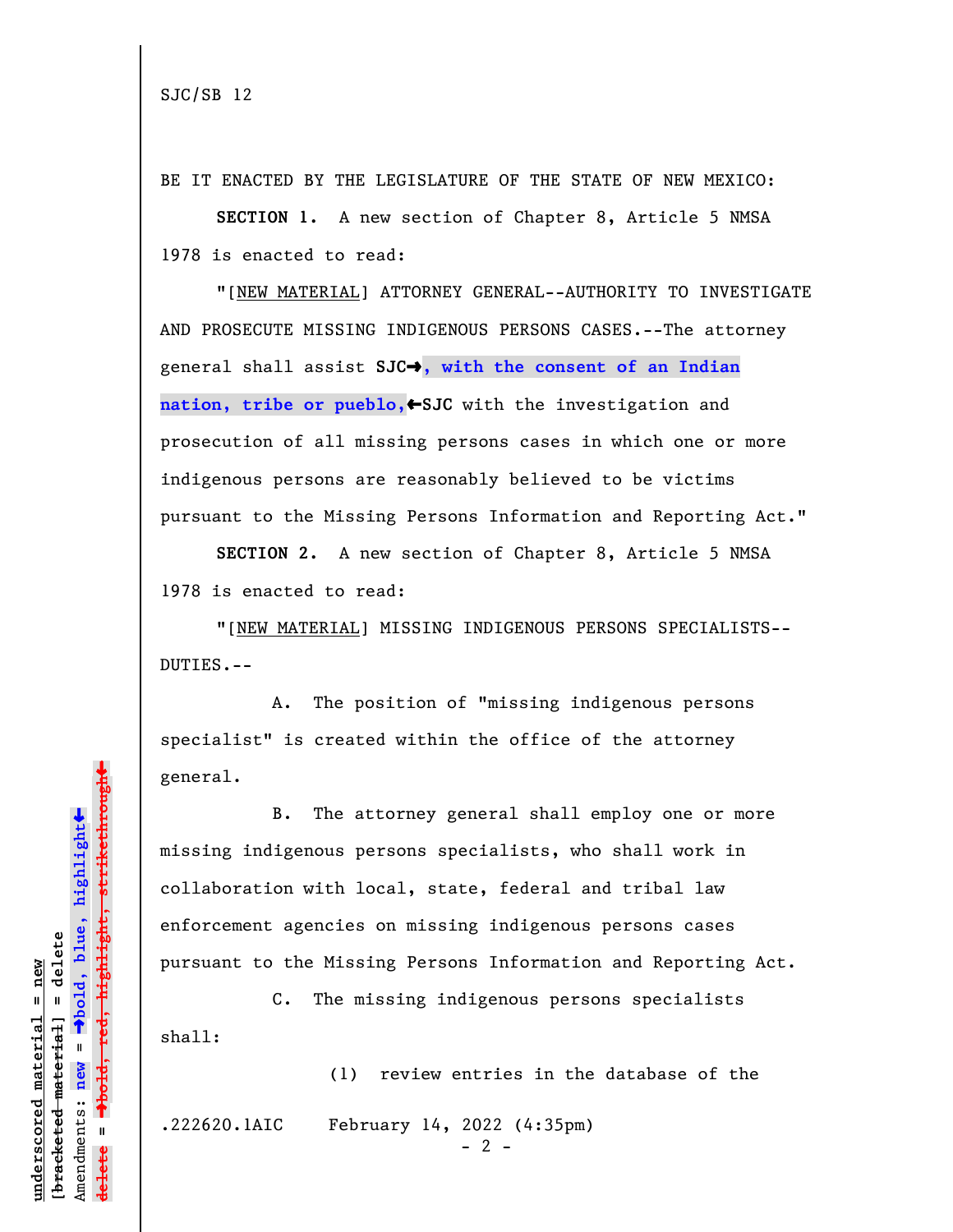national crime information center of the United States department of justice and other databases, including the missing persons information clearinghouse, to ensure records of missing indigenous persons are accurate, complete and made in a timely fashion;

(2) collaborate with other state and international missing persons programs and the national center for missing and exploited children to aid in locating indigenous children who are unlawfully taken out of or unlawfully brought into New Mexico;

(3) provide public outreach and education on missing indigenous persons issues and the prevention of indigenous child abductions;

(4) provide support and technical assistance to law enforcement agencies regarding data collection, data sharing and the cooperative use of available resources;

(5) compile reports of pending missing indigenous persons cases, including the status of pending missing indigenous persons cases, the clearance rate of investigating agencies responsible for tracking missing indigenous persons cases and an analysis by year of the characteristics of missing indigenous persons;

(6) assist with alerts and advisories at the request of the department of public safety to assist in locating a missing indigenous person; and

.222620.1AIC February 14, 2022 (4:35pm)

- 3 -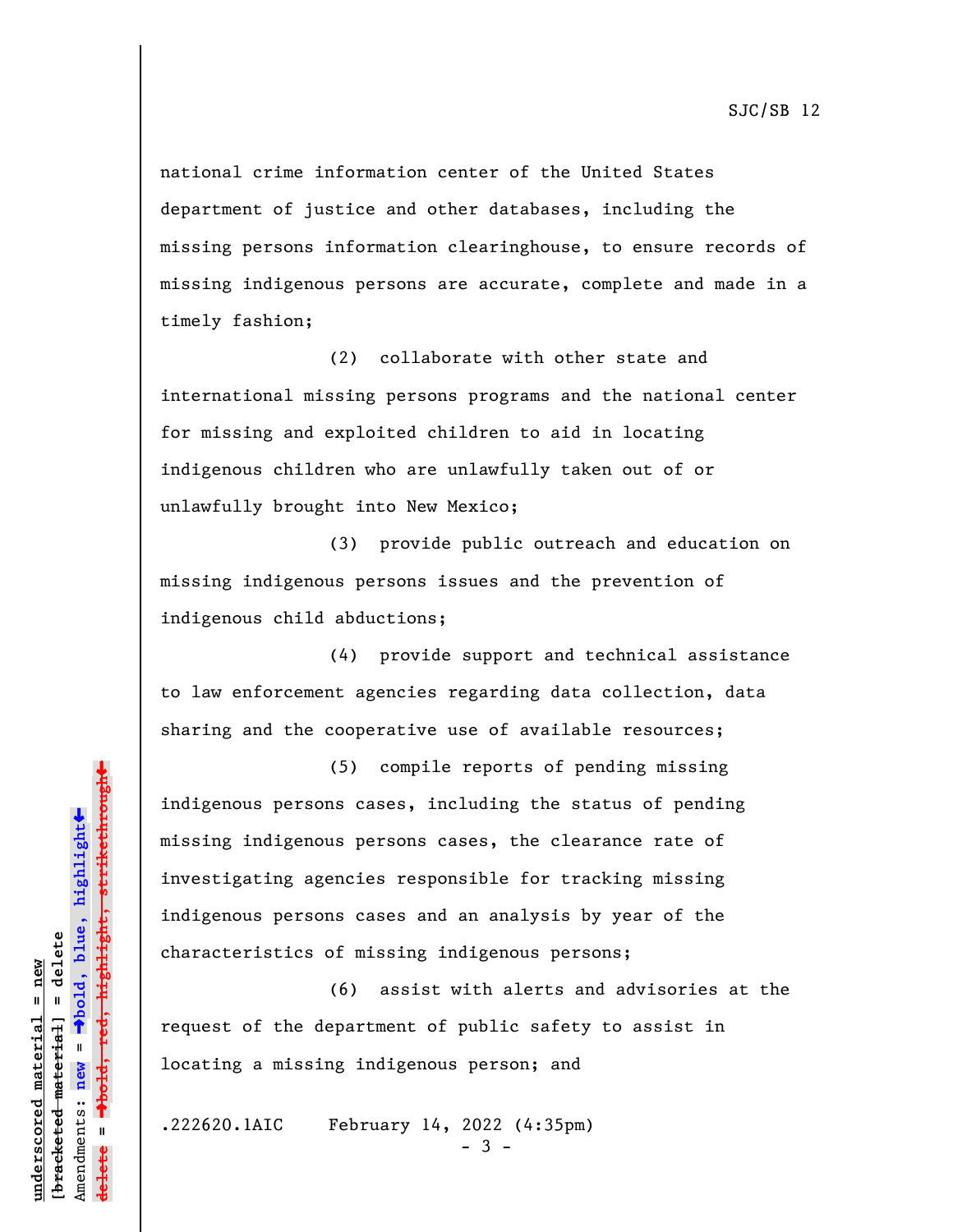SJC/SB 12

(7) collaborate with the New Mexico law enforcement academy to facilitate training for law enforcement agencies related to missing indigenous persons cases."

**SECTION 3.** A new section of Chapter 8, Article 5 NMSA 1978 is enacted to read:

"[NEW MATERIAL] PARTNERSHIP IN NATIVE AMERICAN COMMUNITIES NETWORK GRANT PROGRAM--CREATED--PURPOSE.--

A. The "partnership in Native American communities network grant program" is created within the office of the attorney general. The purpose of the program is to create a network to support the efforts by the state's Indian nations, tribes and pueblos to identify, report and find Native Americans who are missing.

B. The "partnership in Native American communities network" shall be developed and operated by the office of the attorney general as an online portal with a database to securely upload information regarding missing indigenous persons.

C. The office of the attorney general shall award grants to create and administer the Native American communities network and develop the application and criteria for the grant program. The partnership in Native American communities network grant program criteria shall include:

(1) policies and standards for technology equipment, including data storage and security of information

.222620.1AIC February 14, 2022 (4:35pm)

 $4 -$ 

 $\ddag$ º**bold, red, highlight, strikethrough**  $\ddot{\bullet}$ º**bold, blue, highlight** bracketed material] = delete **[bracketed material] = delete** inderscored material = new **underscored material = new** Amendments: **new** =  $\mathbf{I}$ Amendments: new **delete =**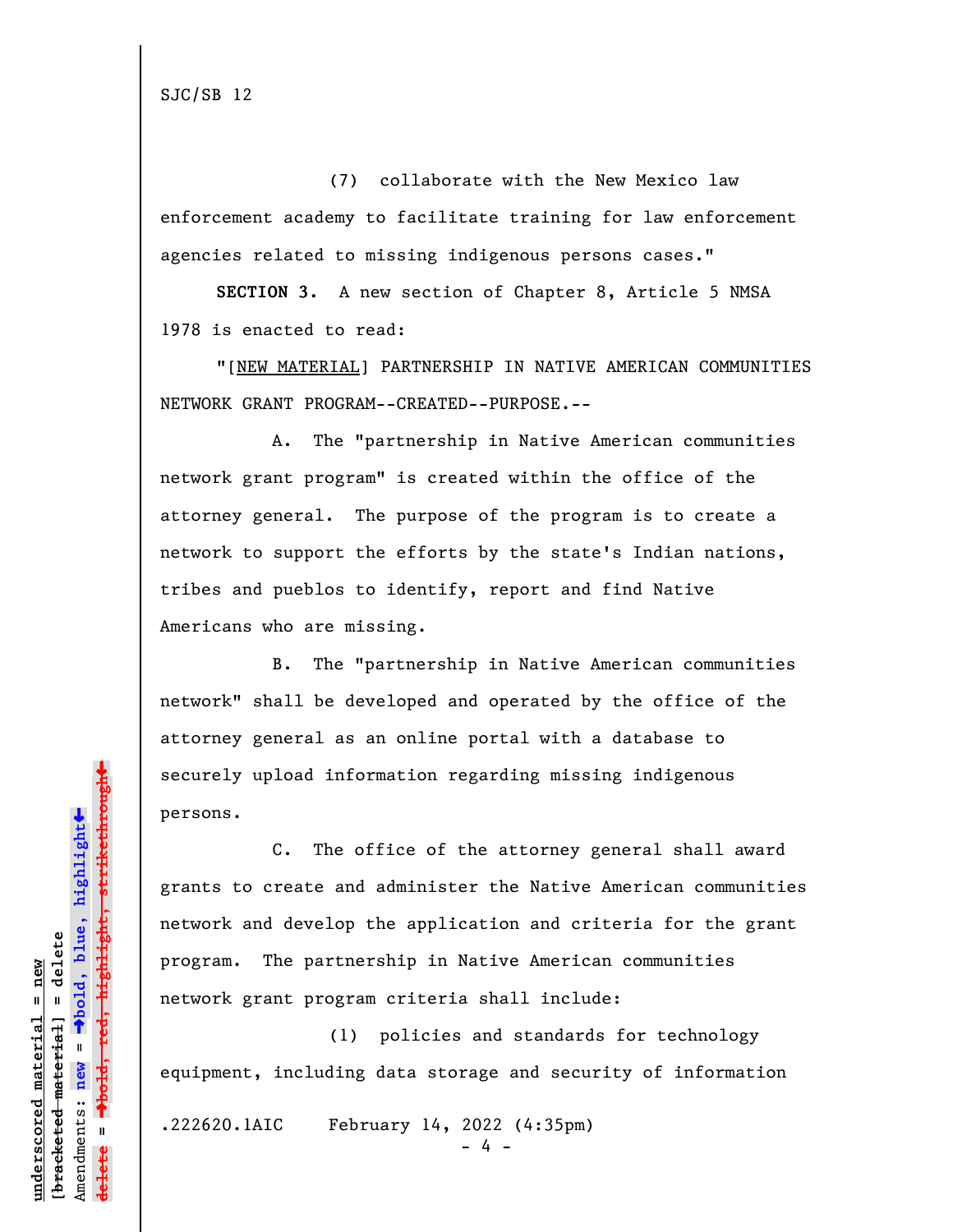entered into the network;

(2) standards for data verification;

(3) job qualifications and requirements for a data specialist to administer the network; and

(4) development of a system to provide automatic initial alerts pursuant to law enforcement, tribal and community organizations when a missing indigenous person report is made.

D. The office of the attorney general may also award grants through the partnership in Native American communities network grant program to a qualifying tribal agency at each Indian nation, tribe and pueblo as matching funds for a tribal agency to create and maintain access to the partnership in Native American communities network."

**SECTION 4.** A new section of Chapter 8, Article 5 NMSA 1978 is enacted to read:

"[NEW MATERIAL] PARTNERSHIP IN NATIVE AMERICAN COMMUNITIES NETWORK GRANT FUND--CREATED.--The "partnership in Native American communities network grant fund" is created in the state treasury. The fund consists of appropriations, gifts, grants and donations. Money in the fund at the end of fiscal year **SJC**º**2023**»**SJC SJC**º**2024**»**SJC** shall revert to the **SJC**º**general fund**»**SJC SJC**º**consumer settlement fund of the office of the attorney general**•SJC. The office of the attorney general shall administer the fund, and money in the fund is

.222620.1AIC February 14, 2022 (4:35pm)

 $-5 -$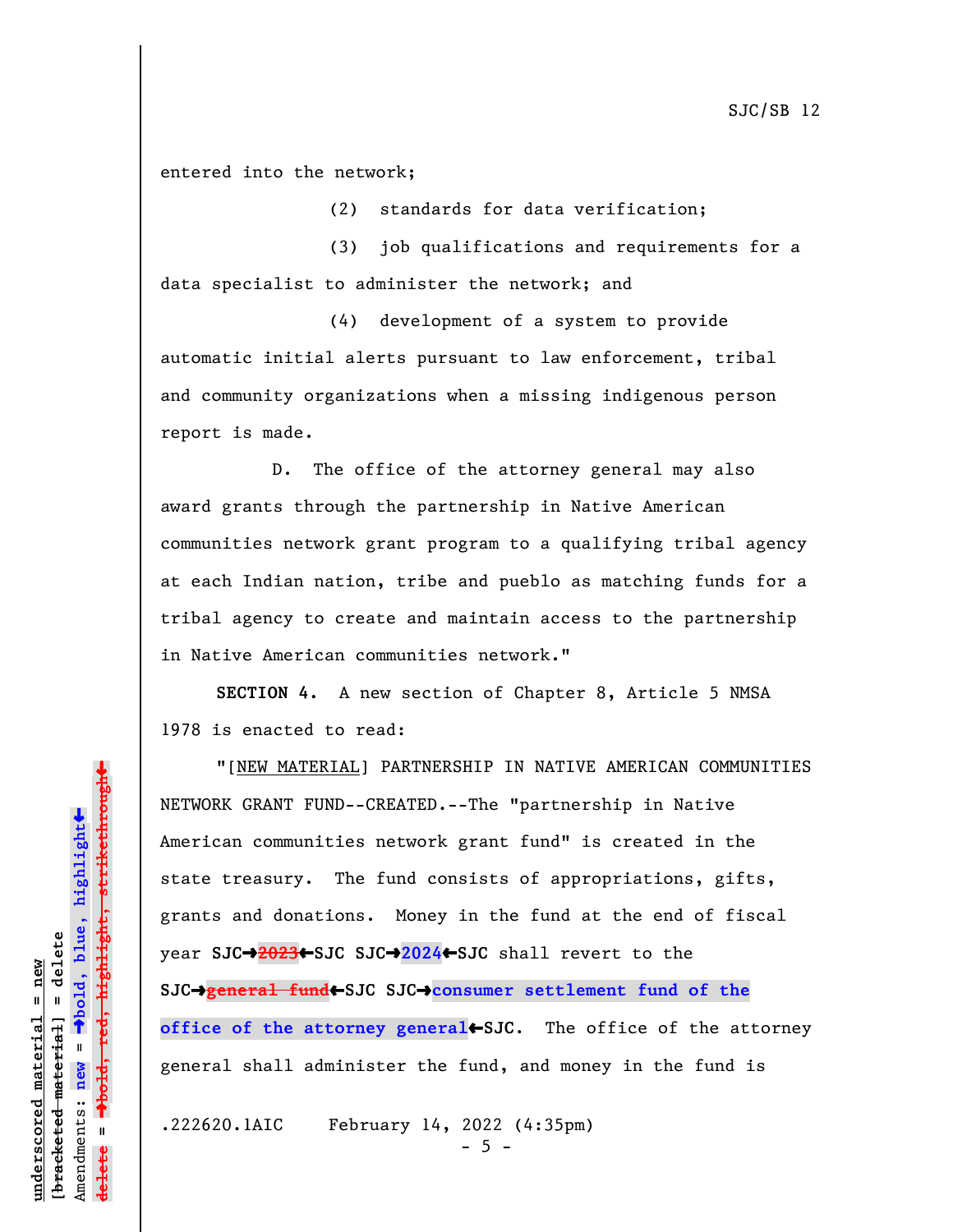SJC/SB 12

appropriated to the office of the attorney general to administer the partnership in Native American communities network grant program and to carry out the provisions of Section 3 of this 2022 act. Disbursements from the fund shall be made by warrant signed by the secretary of finance and administration pursuant to vouchers signed by the attorney general or the attorney general's authorized representative."

**SJC**º**SECTION 5. APPROPRIATIONS.--**

**A. One million dollars (\$1,000,000) is appropriated from the general fund to the office of the attorney general for expenditure in fiscal year 2023 for the office of the attorney general to employ one or more full-time missing indigenous persons specialists. Any unexpended or unencumbered balance remaining at the end of fiscal year 2023 shall revert to the general fund.**

**B. One million dollars (\$1,000,000) is appropriated from the general fund to the partnership in Native American communities network grant fund for expenditure in fiscal year 2023 to provide grants in accordance with the partnership in Native American communities network grant program. Any unexpended or unencumbered balance remaining at the end of fiscal year 2023 shall revert to the general fund.** SJC **SJC**º**SECTION 5. APPROPRIATION.--One million dollars**

**(\$1,000,000) is appropriated from the consumer settlement fund of the office of the attorney general to the partnership in** .222620.1AIC February 14, 2022 (4:35pm)

- 6 -

 $\ddag$ º**bold, red, highlight, strikethrough**  $\ddot{\bullet}$ º**bold, blue, highlight**  $b$ racketed material] = delete **[bracketed material] = delete** inderscored material = new **underscored material = new** Amendments: new = Amendments: **new** =  $\mathbf{I}$ **delete =** lelete